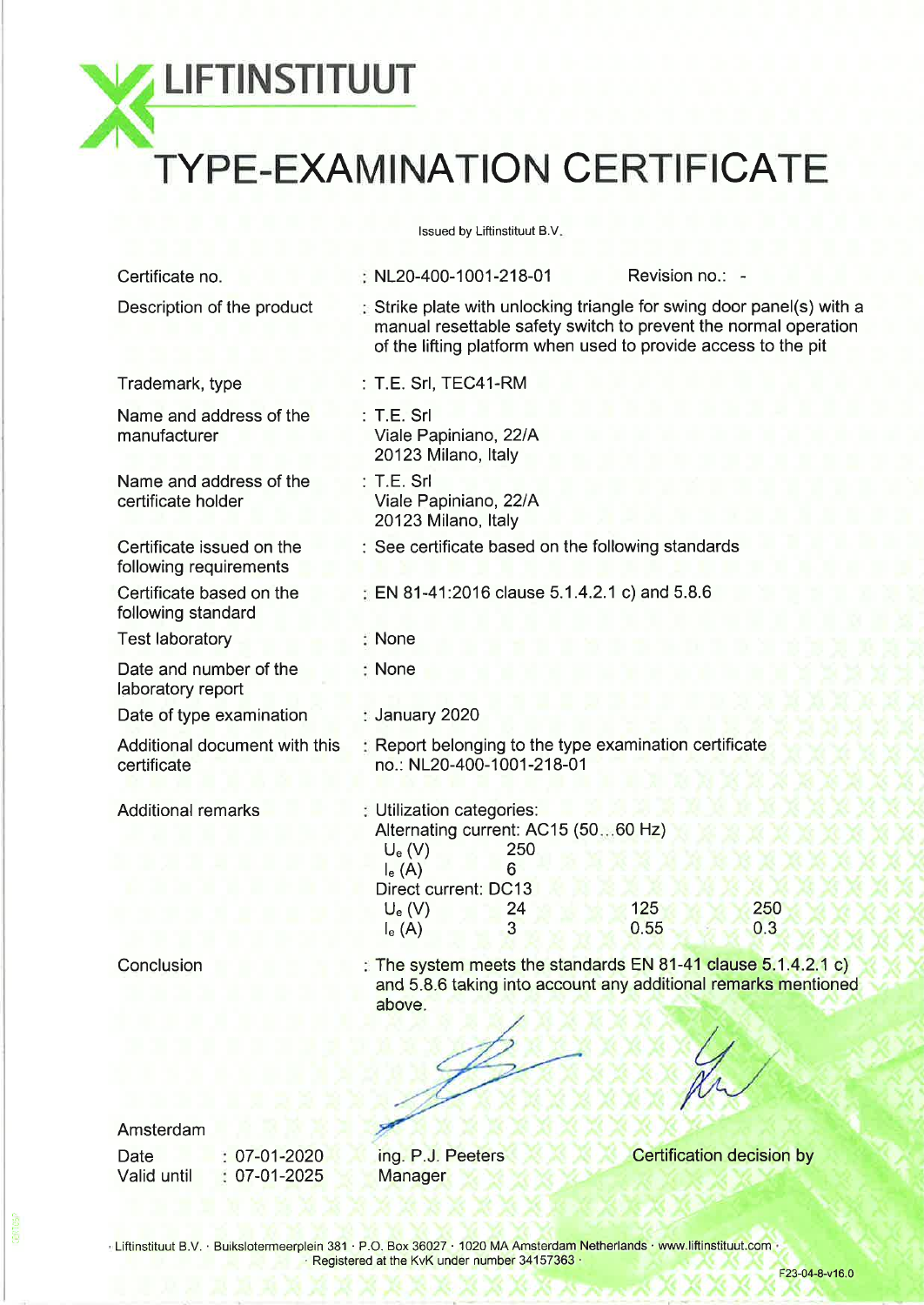

**SRL10E** 

## LIFTINSTITUUT

## Report type-examination

| Report belonging to type-examination : NL20-400-1001-218-01<br>certificate number |                                                               |
|-----------------------------------------------------------------------------------|---------------------------------------------------------------|
| Date of issue of original certificate                                             | $\div$ 07 January 2020                                        |
| Product description                                                               | : Component                                                   |
| Revision number / date                                                            | $\frac{1}{2}$ - / -                                           |
| <b>Requirements</b>                                                               | : Standard(s): EN 81-41:2016 clause<br>5.1.4.2.1 c) and 5.8.6 |
| Project number                                                                    | $\therefore$ P190333                                          |

## 1. General specifications

| Name and address manufacturer | : T.E. Sr1<br>Viale Papiniano, 22/A<br>20123 Milano, Italy                                                                                                                                                     |
|-------------------------------|----------------------------------------------------------------------------------------------------------------------------------------------------------------------------------------------------------------|
| Description of component      | Strike plate with unlocking triangle for<br>swing door panel(s) with a manual<br>resettable safety switch to prevent the<br>normal operation of the lifting platform<br>when used to provide access to the pit |
| <b>Type</b>                   | $:$ T.E. Srl, TEC41-RM                                                                                                                                                                                         |
| Laboratory                    | : None                                                                                                                                                                                                         |
| Date of examination           | $: 07-01-2020$                                                                                                                                                                                                 |
| Examination performed by      | : P.J. Schaareman, H.D. Kramer                                                                                                                                                                                 |

### 2. Description component

This pit access monitoring system consists of a patented strike plate with unlocking triangle and manual reset safety switch which is connected to a special bridge replacing the ordinary bridge of the door contact (used for controlling the closed position of landing doors). The intended function of this system is the monitoring of the access to the lifting platform pit through the lowest-floor landing door. Unlocking the door by the triangular key causes the immediate and stable interruption of normal operation of the lifting platform.

| © LIFTINSTITUUT B.V.                     | NL20-400-1001-218-01                                                                                  | Date: 07-01-2020                                                         | Page 1 of 6                                              |
|------------------------------------------|-------------------------------------------------------------------------------------------------------|--------------------------------------------------------------------------|----------------------------------------------------------|
|                                          | No part of this work may be reproduced in any form without written permission from Liftinstituut B.V. | LIFTINSTITUUT B.V. – SAFETY AND QUALITY MANAGEMENT                       | <b>Broadward All request that 1</b>                      |
| Buikslotermeerplein 381   P.O. Box 36027 | NL - 1025 XE Amsterdam   NL - 1020 MA Amsterdam                                                       | www.liftinstituut.nl<br>Tel. +31 20 - 435 06 06<br>$Fax +3120 - 4350626$ | VAT number:<br>contact@liftinstituut.nl NL 810399441 B01 |

Registered by the Dutch Chamber of Commerce nr. 34157363. General terms of supply of Liftinstituut B.V. are registered at the Duth Chamber of Commerce, under number 34157363.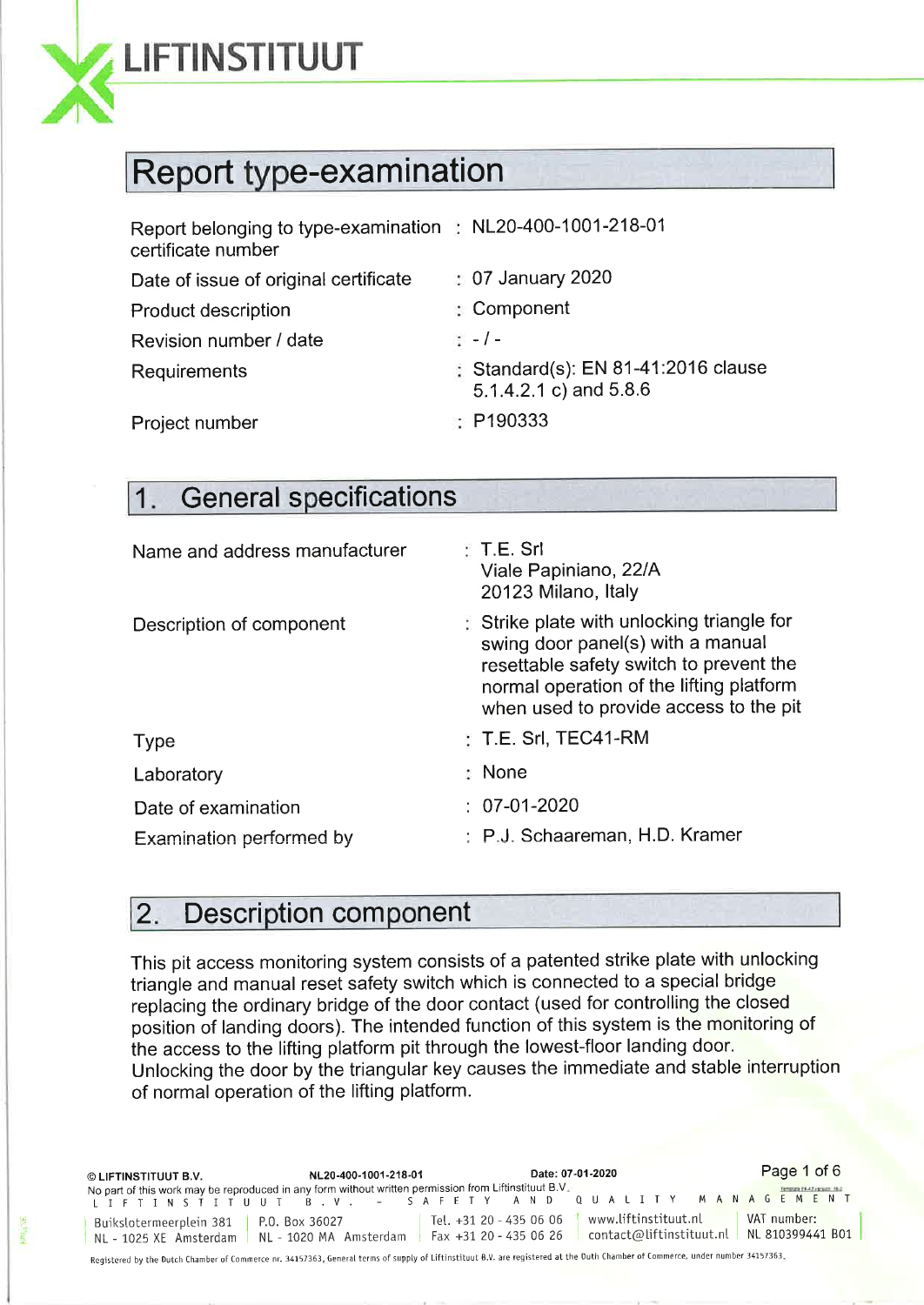

During normal operation the patented strike plate works exactly the same as an ordinary latch strike for safety door locks. But when the patented strike plate is used for unlocking the landing door by means of the triangular key in the door panel, its inbuilt normally closed safety switch gets forcibly opened (positive opening). As long as the safety switch is not brought back to its closed position by manually resetting it, the special bridge connected to the safety switch remains "opened" i.e. deactivated. This means that the platform cannot operate even if the door is closed and locked (accidentally or voluntarily). The safety switch (which is solidly and permanently fixed to the strike plate by means of metal rivets) can be reset only through the hole which is located in the door panel edge by means of e.g. a standard flat-head screwdriver. ln normal operation the hole is kept hidden by a stopper or a plug which must be removed beforehand in order to perform the reset. The reset hole is conveniently located in the edge of the panel so that the safety switch can only be reset when the door is open. When the door is closed the reset is inaccessible from both sides of the panel (i.e. landing floor and lift way). The return of the platform to normal operation can only be made by bringing back the bi-stable switching element of the safety switch to the upper position.

This system can only be used as an electro-mechanical safety system for swing doors of lifting platforms (home lifts) and is only to be used in combination with a certified safety door lock with a separate door-closed-switch. The TEC41-RM is to be used in combination with a Kronenberg PZ18-2 special bridge piece or any other special bridge piece having the same characteristics. The TEC41-RM-inbuilt safety switch is a Pizzato FR 5A3-M2 or any other equivalent bi-stable certified (Low Voltage Directive 2014/35/EU, EMC Directive 2014/30/EU, RoHS Directive 2011/65/EU) positive opening safety switch with piston plunger and same means to reset. The special bridge connections will be enclosed in an epoxy resin. To prevent wear, tear and unwanted contact with metal parts of the door panel, the exposed wiring of the special bridge piece outside the door panel shall be installed with a plastic conduit/tube or similar means of protection. A M20x1,5 cable gland could be used for extra protection as seen in the picture (annex 1b). The wires should be connected in such a way that as less as possible bends will be made (annex 1a).

See annex 1 for a general overview of the product.

## 3. Examinations and tests

The examination covered a check whether compliance with the harmonized product standard EN 81 -41:2016 clause 5.1.4.2.1 c) and 5.8.6.

The examination included:

- Examination of the technical file.
- Examination of the representative model in order to establish conformity with the technical file.
- lnspections and tests to check compliance with the requirements.

| © LIFTINSTITUUT B.V.                                                                                                                                                           | NL20-400-1001-218-01   |                                                   |  | Date: 07-01-2020     | Page 2 of 6                                                           |  |
|--------------------------------------------------------------------------------------------------------------------------------------------------------------------------------|------------------------|---------------------------------------------------|--|----------------------|-----------------------------------------------------------------------|--|
| No part of this work may be reproduced in any form without written permission from Liftinstituut B.V.<br>LIFTINSTITUUT B.V. – SAFETY AND QUALITY MANAGEMENT                    |                        |                                                   |  |                      | Tampiate FAW/ service: 160                                            |  |
| Buikslotermeerplein 381   P.O. Box 36027<br>NL - 1025 XE Amsterdam                                                                                                             | NL - 1020 MA Amsterdam | Tel. +31 20 - 435 06 06<br>Fax +31 20 - 435 06 26 |  | www.liftinstituut.nl | VAT number:<br>$control$ $\alpha$ liftinstituut.nl   NL 810399441 B01 |  |
| Registered by the Dutch Chamber of Commerce nr, 34157363. General terms of supply of Liftinstituut B.V. are registered at the Duth Chamber of Commerce, under number 34157363. |                        |                                                   |  |                      |                                                                       |  |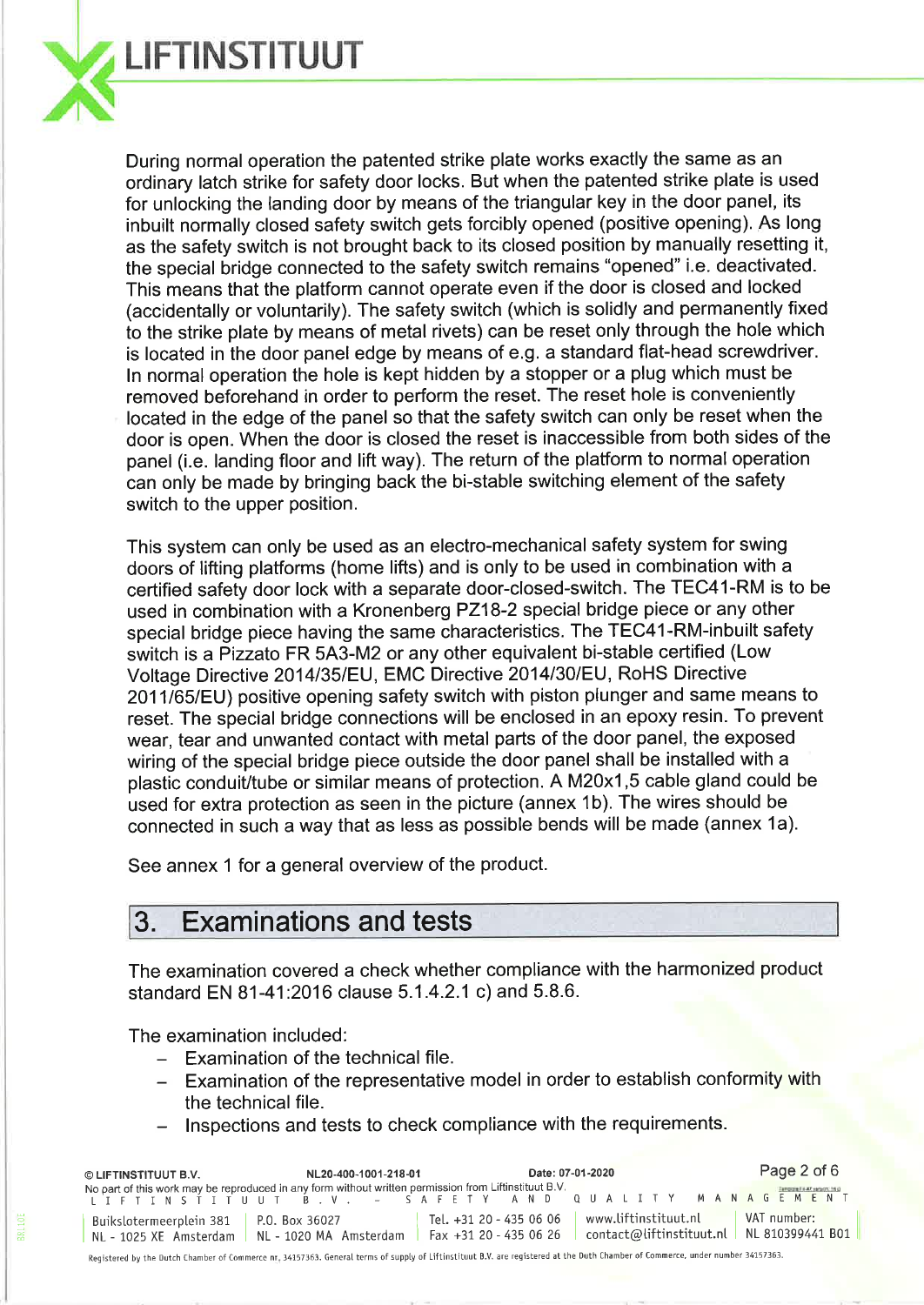

#### 4. Results

After the final examination the product and the technical file were found in accordance with the requirements. The functional tests passed without remarks

### 5. Conditions

Additional to or in deviation of the applicable demands in the considered requirements / standards (see certificate and page 1 of this report), the following conditions shall be taken into account:

- The TEC41-RM shall be installed with the wiring side of the switch orientated to the special bridge in the most direct way (thus avoiding any risk of mechanical interference between connection wires and strike plate mechanism and/or any sharp edges in the door leaf frame).
- The wires from the bridge piece through the door panel shall be additionally shielded against damaging.
- Earthing of the door is required to prevent short circuit.

#### 6. Conclusions

Based upon the results of the type-examination Liftinstituut B.V. issues a typeexamination certificate.

The type-examination certificate is only valid for products which are in conformity with the same specifications as the type certified product. The type-examination certificate is issued based on the requirements that are valid at the date of issue. ln case of changes of the product specifications, changes in the requirements or changes in the state of the art the certificate holder shall request Liftinstituut B.V. to reconsider the validity of the type-examination certificate.

P.J. Schaareman **Product Specialist Certification** Liftinstituut B.V.

Prepared by: Certification decision by:

O LIFTINSTITUUT B.V. NL20-400-1001-218'01 Date: 07-01-2020 No part of this work may be reproduced in any form without written permission from Liftinstituut B.V.<br>LIFTINSTITUUT B.V. - SAFETY AND QUALI Page 3 of 6 MANAGEMENT Bujkstotermeerptein 381 NL - 1025 XE Amsterdam ì p.0. Box 36027 TeL. +31 20 - 435 <sup>06</sup>06 | www.tiftinstituut.nl I VAT number: no. 860 388827<br>NL - 1020 MA Amsterdam Fax +31 20 - 435 06 26 contact@liftinstituut.nl NL 810399441 B01

Reqjstered by the Dutch Chamber of Comnerce nr. 34157363. GeneraI terms of suppty of Liftjnstituut B.V. are registered ðt the Duth Chamber of Commerce, under number 34157363.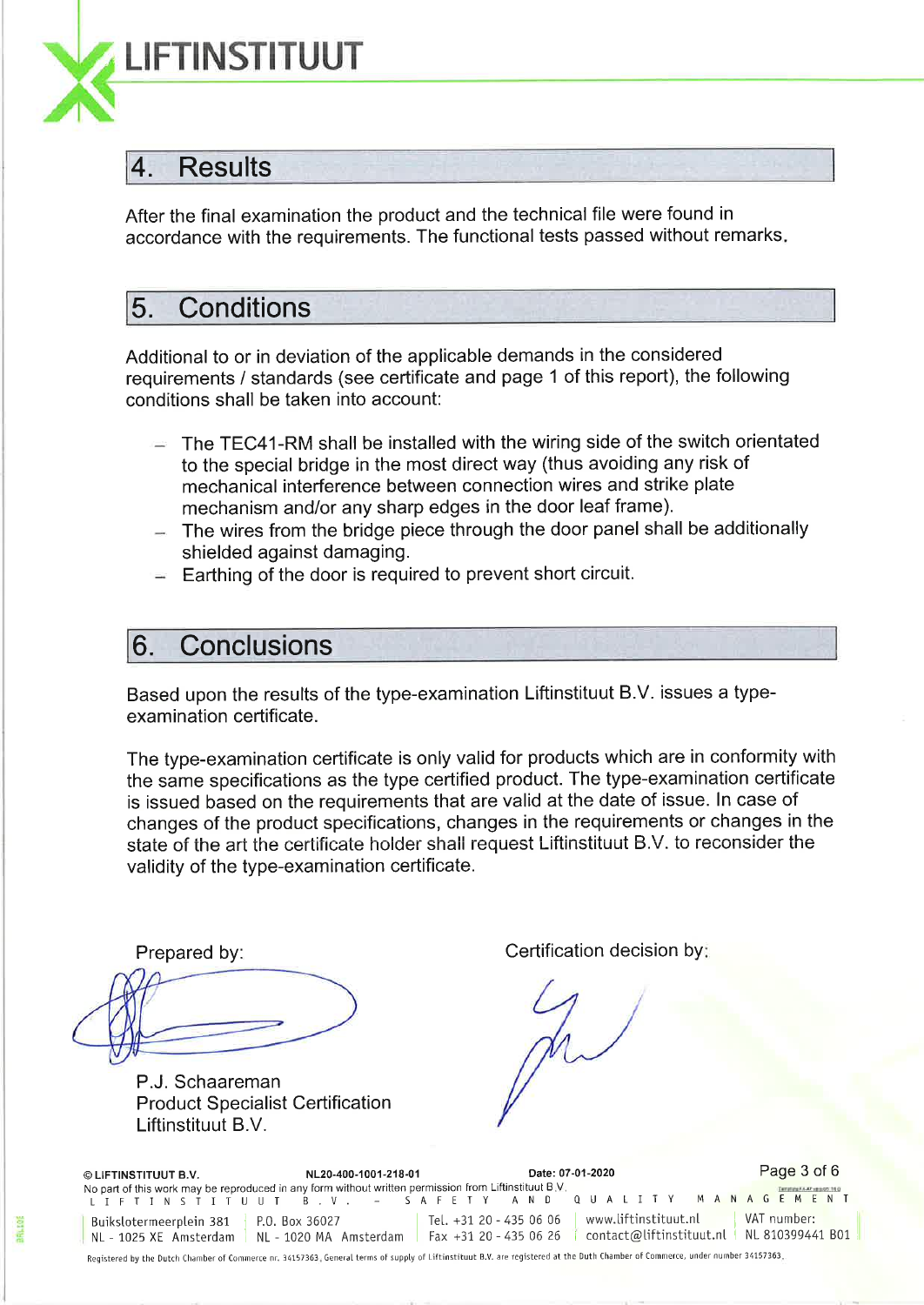

#### Annexes



© LIFTINSTITUUT B.V. ALANDREY NE20-400-1001-218-01 Page 11 Date: 07-01-2020 Page 4 of 6 No part of this work may be reproduced in any form without written permission from Liftinstituut B.V.<br>LIFTINSTITUUT B.V., - SAFETY AND QUALITY MANAGEM Buikslotermeerplein 381 | P.O. Box 36027 Buikslotermeerplein 381 | P.O. Box 36027 | Tel. +31 20 - 435 06 06 | www.liftinstituut.nl | VAT number:<br>NL - 1025 XE Amsterdam | NL - 1020 MA Amsterdam | Fax +31 20 - 435 06 26 | contact@liftinstituut.nl | NL 810399441 B01 | Tel.  $+31$  20 - 435 06 06 | www.liftinstituut.nl VAT number:

Registered by the Dutch Chanber of Commerce nr. 34157363. General terms of supply of Liftinstituut B.V. are registered åt the Duth Chamber of Commerce, under number 34157363.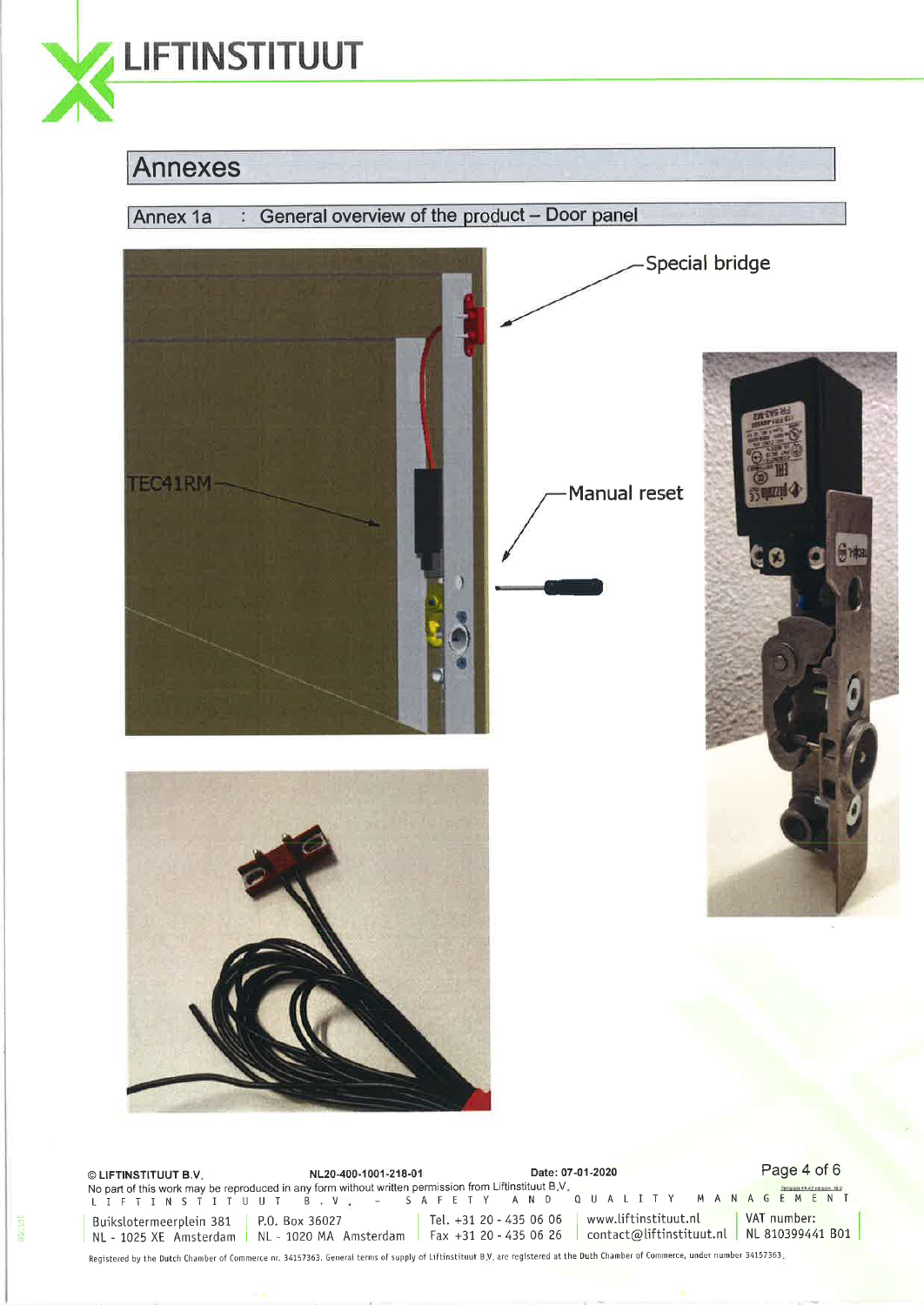

#### Annex  $1b$  : General overview of the product - Cable gland





Registered by the Dutch Chamber of Commerce nr. 34157363. GeneraI terms of suppty of Liftjnstituut B.V. are registered at the Duth Chamber of Commerce, under number 34157363.